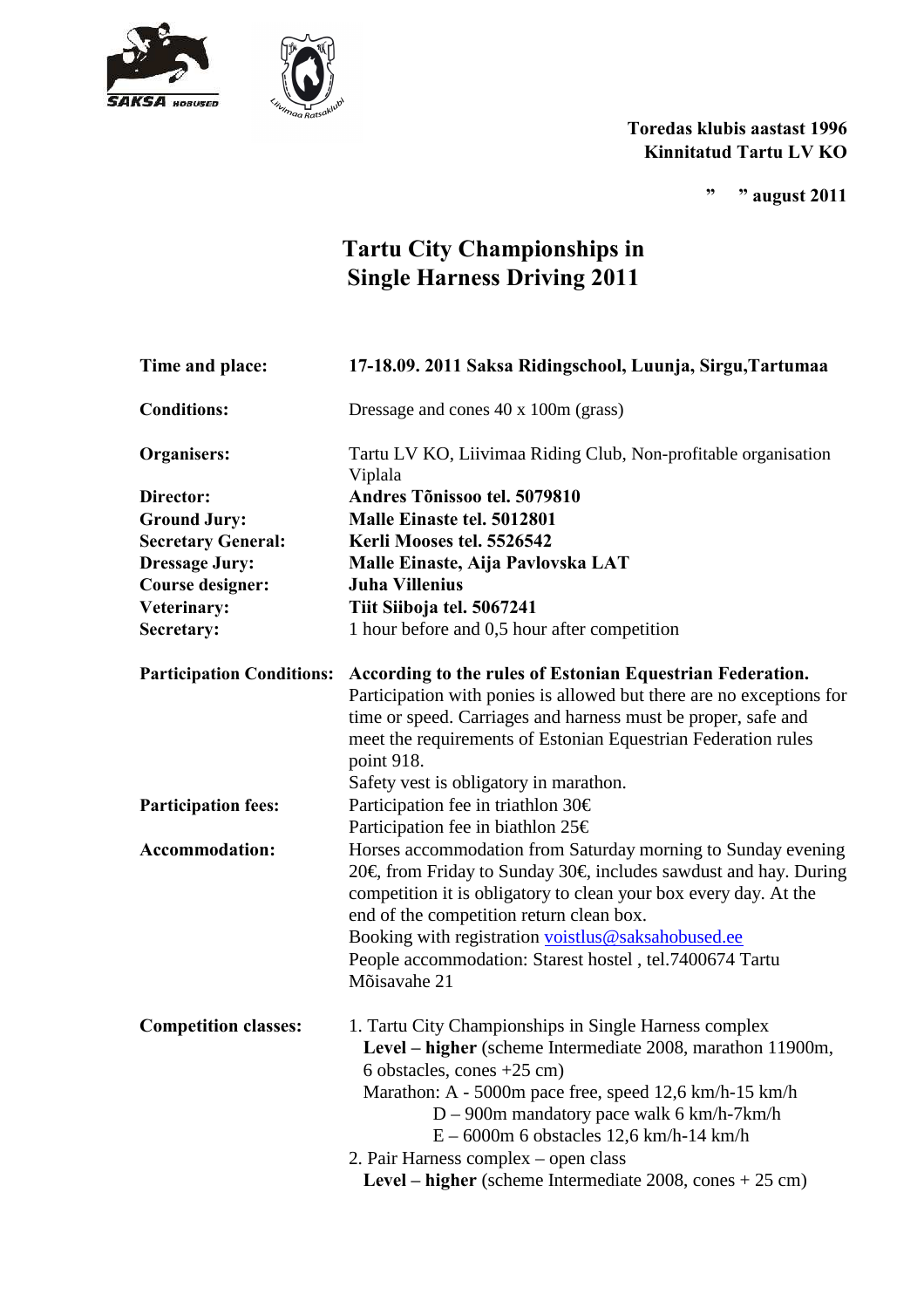|                           | Marathon: $A - 5000m$ pace free 12,6 km/h-15 km/h                                           |
|---------------------------|---------------------------------------------------------------------------------------------|
|                           | $D - 900m$ mandatory pace walk 6 km/h-7km/h                                                 |
|                           | $E - 6000$ m 6 obstacles 12,6 km/h-14 km/h                                                  |
|                           | 3. Single Harness biathlon – open for everyone                                              |
|                           | Level – lower (scheme ponies 1994, cones $+ 40$ cm)                                         |
| <b>Prizing:</b>           | 1. Complex in Single harness Tartu City Championships – medals                              |
|                           | and diplomas for three best, rosettes, special prizes. Prize fund 220<br>EUR (100, 70, 50). |
|                           | 2. Complex in Pair Harness Ratsarügemendi Cup, diplomas for                                 |
|                           | three best, rosettes, prizes.                                                               |
| <b>Registration:</b>      | Until 10.09.2011 voistlus@saksahobused.ee                                                   |
|                           | Please mark driver, co-driver, horses' names and ages and breed,                            |
|                           | type of the carriage and measurements                                                       |
| <b>Other information:</b> | The check of the harness, carriages and the measuring of the                                |
|                           | carriages is taking place before the dressage.                                              |
|                           | Cafeteria is opened during the competitions.                                                |
|                           | NB! First opportunity to check the marathon course is in                                    |
|                           | Friday 16.09.2011 at 18.00                                                                  |